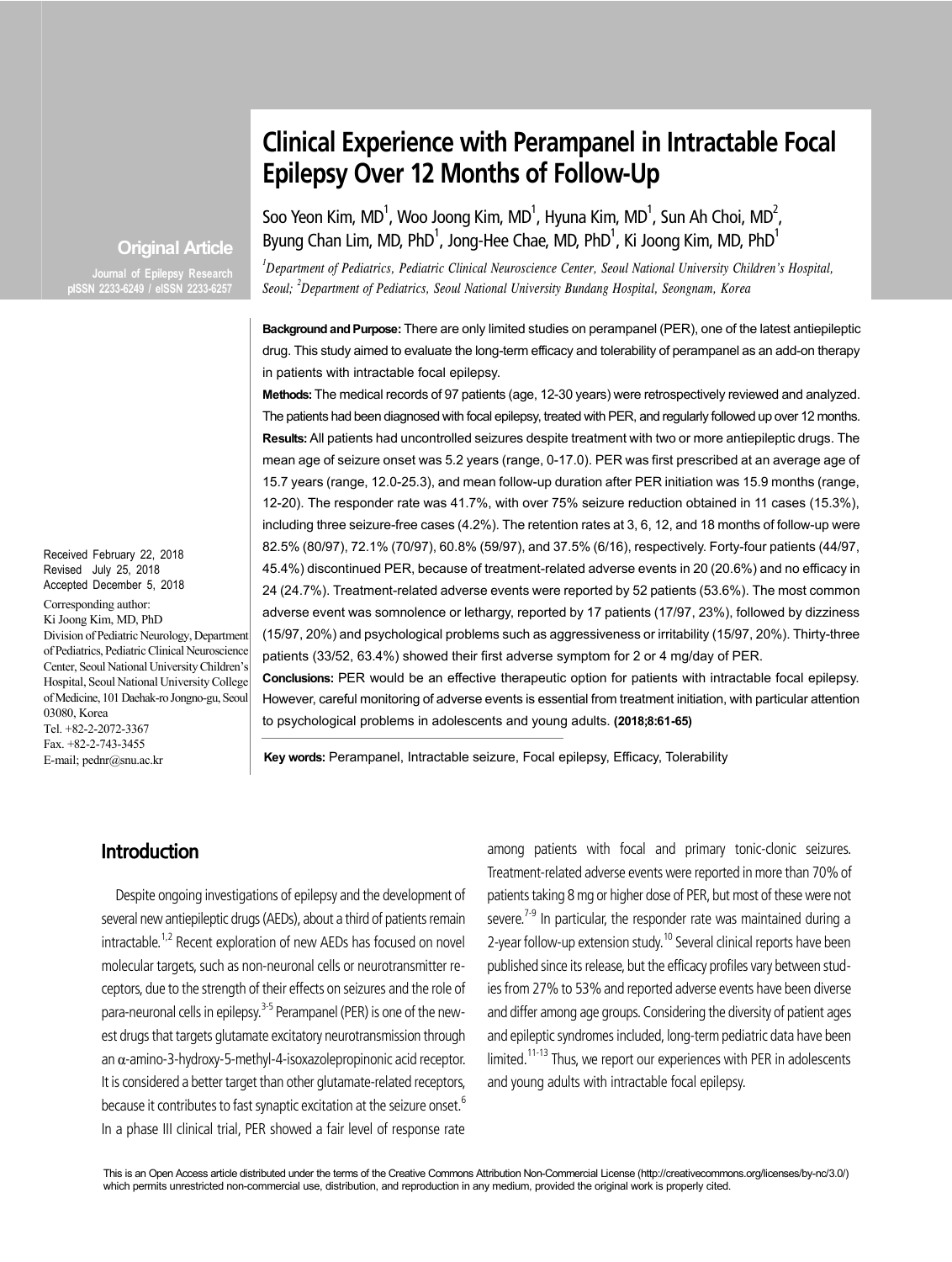## **Methods**

The study was approved by the Institutional Review Board (IRB) of Seoul National University Hospital (IRB No. 1802-052-921). We enrolled patients with intractable focal epilepsy, who were started on PER and had regular check-ups over 12 months at Seoul National University Children's Hospital. Intractability was defined as failure to control seizures with adequate trials of two or more AEDs. Patients with generalized or undetermined seizure were excluded. We reviewed medical records retrospectively, including age, sex, seizure onset age, personal history of AEDs, results of laboratory and imaging tests, seizure frequency before and after PER administration, and newly occurred adverse events during PER treatment. Efficacy was evaluated based on the proportion of patients who were responders (i.e., who showed 50% or more seizure reduction), comparing the average number of seizures during the 28 days between baseline and maintenance periods. The baseline period was defined as the 12 weeks prior to first PER administration, and AEDs were maintained at the same dose during this period. The maintenance period was defined as total treatment duration after completion of 16 weeks of PER titration, although the actual titration schedule varied every 4-8 weeks in 71% of patients, and every 2-3 weeks in 20% (remaining patients discontinued PER at 2 mg/day). The final dose of PER was determined by the physician, considering the efficacy and tolerability. Consequently, efficacy data were obtained from patients consuming PER for more than 16 weeks, the titration period by definition. Tolerability was evaluated based on the retention rate and profile of adverse events. The retention rate at 3, 6, 12, and 18 months was calculated, and all patients were asked about any adverse events, including dizziness, ataxia, somnolence, fall, seizure aggravation, weight change, and psychological problems during PER use at every outpatient clinic visit. Psychological adverse events included aggression, behavioral problem, excessive irritability, suicidal idea, and significant mood changes. Statistical analyses were conducted using IBM SPSS Statstics 22 software suite (IBM SPSS, Chicago, IL, USA) with Student's *t*-test for continuous variables and Pearson's chi-square test for categorical variables. Statistical significance was considered at  $p < 0.05$ .

## **Results**

### **Patient characteristics**

Demographic data of the 97 enrolled patients are presented in

Table 1. The first seizure occurred at an average age of 5.2 years (range, 0-15.4), and patients were treated with AEDs for approximately 13 years (range, 1.5-25.4 years). Forty patients (41.2%) were prescribed PER for the first time before 18 years of age, while the others (58.8%) began PER between 18-30 years of age. The mean follow-up duration after PER treatment was 15.9 months (range, 12-20 months) with a mean duration of treatment with PER of 10 months (range, 0-19 months). All patients had focal epilepsy with variable etiology. One-third of the patients (36.1%) had cryptogenic focal epilepsy without any structural lesion detected on the brain magnetic resonance imaging, whereas the others (63.9%) had structural lesion including congenital anomaly and acquired injury. The most common structural abnormality was focal cortical dysplasia and post-infectious lesion. Enrolled patients typically had highly intractable seizure. About half the patients (45, 46.4%) were on four or

Table 1. Demographic data for all patients

|                                                                             | Value ( $n = 97$ ) |
|-----------------------------------------------------------------------------|--------------------|
| Sex ratio (male: female)                                                    | 62 : 35            |
| Total follow-up duration (years)                                            | 13.3 (2.1-25.4)    |
| Age of seizure onset (years)                                                | $5.2$ (0.0-17.0)   |
| Total treatment duration (years)                                            | 15.7 (4.3-25.3)    |
| Age at first perampanel dosing                                              |                    |
| 12-18 years                                                                 | 40 (41.2)          |
| 18-30 years                                                                 | 57 (58.8)          |
| Treatment duration with perampanel (months)                                 | $9.8(0-19)$        |
| Follow-up duration after perampanel administration 15.9 (12-19)<br>(months) |                    |
| Seizure etiology                                                            |                    |
| Cryptogenic                                                                 | 35 (36.1)          |
| Structural                                                                  |                    |
| Hippocampal sclerosis                                                       | 9(9.3)             |
| Other focal cortical dysplasia                                              | 12 (12.4)          |
| Tuberous sclerosis                                                          | 5(5.2)             |
| Other congenital malformation                                               | 8(8.2)             |
| Post-infectious                                                             | 12 (12.4)          |
| Perinatal hypoxic brain injury                                              | 8(8.2)             |
| Others                                                                      | 8(8.20)            |
| Number of concomitant antiepileptic drugs                                   |                    |
| $\overline{2}$                                                              | 18 (18.6)          |
| 3                                                                           | 34 (35.1)          |
| $\overline{4}$                                                              | 29 (29.9)          |
| 5                                                                           | 11(11.3)           |
| > 6                                                                         | 5(5.2)             |
| Treatment other than antiepileptic drugs                                    |                    |
| Epilepsy surgery                                                            | 22 (22.7)          |
| Vagus nerve stimulation                                                     | 14 (14.3)          |

Values are presented as mean (range) or number (%) unless otherwise indicated.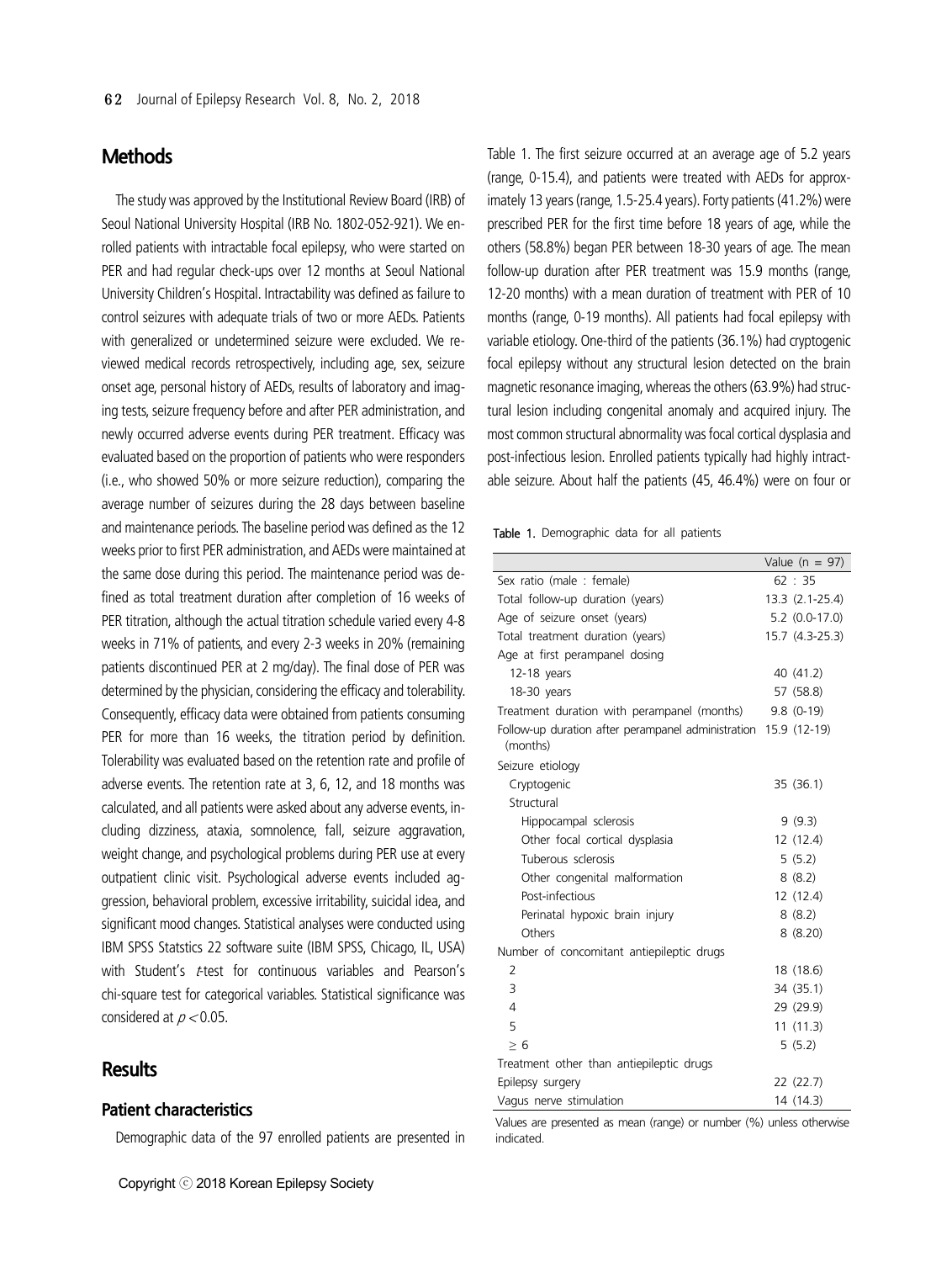more concomitant AEDs. Epilepsy surgery was conducted on 22 patients (22.5%) and vagus nerve stimulation (VNS) was simultaneously used by 14 (14.3%) during PER administration.

### **Efficacy profiles and predictors**

Efficacy was analyzed using seizure reduction records in 72 patients who were prescribed PER for 16 or more weeks. Titration schedule varied depending on the patient, but usually was every 4 or 8 weeks. Mean maintenance dose of PER was 6.6 mg (range, 2-12 mg), and responder rate was 41.7% (30/72 patients) on PER treatment. Among these, over 75% of seizure reduction was achieved in 11 patients (15.3%), including three seizure-free cases (4.2%). Responders accounted for 16 of the 34 patients (47.1%) in the adolescents group (ages 12-18 years) and 14 of 38 (36.8%) in the young adults group (ages 18-30 years). More than 50% seizure reduction was observed in nine out of 22 patients with cryptogenic focal epilepsy (40.9%), while 21 of 50 patients (42.0%) with structural lesions showed this rate of reduction. We compared clinical profiles of responders and non-responders to predict the fair efficacy of PER (Table 2). There were no significant clinical predictors of better response. However, higher number of concomitant medications, which indicated intractability of seizures, was likely to reduce the responder rate. The patients who achieved seizure-free status were 15.7, 19.1, and 22.4 years of age during PER initiation. All three patients had structural etiology with two or three concomitant AEDs. Their baseline seizure frequencies were 12, 10, and 0.7 times per 28 days, respectively, and their seizures decreased to zero with a maintenance dose of 4 mg/day. All three patients maintained a seiz-

Table 2. Univariate analysis of clinical predictors for responder rate

ure-free status for over 12 months (one case for 14 months, others for 16 months).

#### **Retention rate and tolerability profiles**

The retention rates at 3, 6, 12, and 18 months were 82.5% (80/97), 72.1% (70/97), 60.8% (59/97), and 37.5% (6/16), respectively. Forty-four patients (44/97, 45.4%) discontinued PER before their last visit. Among these, 20 patients (20/97, 20.6%) stopped the medication due to adverse events, while others (24/97, 24.7%) discontinued due to lack of efficacy. Fifty-two patients (53.6%) reported 74 types of adverse events (Fig. 1A), with somnolence or lethargy being the most common and reported in 17 patients (17/97, 17.5%). Dizziness and ataxia accounted for 15.3% and 9.3% of total patients, respectively, where three patients fell and had related trauma because of severe dizziness or ataxia. Psychological problems such as aggression or excessive irritability were other major adverse events observed in 15 patients (28%). Mood changes including depression or anxiety were not observed. Seizure aggravation was reported in five patients (5/97, 5.2%), who took PER for 0-3 months with a maximum dose of 4-6 mg/day. One of these patients showed a prolonged seizure few days after PER add-on. Over 60% of patients (32/52, 62%) reported their treatment-related adverse events at a PER dose of 4 mg/day or less (Fig. 1B). In particular, 12 patients experienced symptoms at the initiation dose of 2 mg/day, while 17 patients who once had some adverse event maintained the PER until their last clinic visit with fair efficacy. Among them, four patients reported improvement of symptoms after dose reduction and the rest adjusted with the same dose.

|                                                 | Responder ( $n = 30$ ) | Non-responder ( $n = 42$ ) | $p$ -value |
|-------------------------------------------------|------------------------|----------------------------|------------|
| Sex ratio (male : female)                       | 17 : 13                | 28:14                      | 0.389      |
| Seizure onset age (years)                       | 5.4 $(\pm 4.84)$       | 4.5 ( $\pm$ 4.64)          | 0.436      |
| Total treatment duration (years)                | 15.1 ( $\pm$ 4.68)     | 16.2 ( $\pm$ 5.33)         | 0.358      |
| Mean baseline seizure frequency (times/28 days) | $31.6 \ (\pm 62.13)$   | 20.1 ( $\pm$ 53.06)        | 0.407      |
| Mean number of concomitant antiepileptic drugs  | 3.23 ( $\pm$ 0.97)     | $3.76 \ (\pm \ 1.27)$      | 0.065      |
| Seizure etiology                                |                        |                            | 0.612      |
| Cryptogenic                                     | 9(30.0)                | 13 (31.0)                  |            |
| Structural                                      | 21(70.0)               | 29 (69.0)                  |            |
| Age at first perampanel dosing                  |                        |                            | 0.381      |
| $12-18$ years                                   | 16(53.3)               | 18 (42.9)                  |            |
| 18-30 years                                     | 14 (46.7)              | 24 (57.1)                  |            |
| Maintenance dose of perampanel (mg)             | 6.5 ( $\pm$ 2.39)      | 6.8 $(\pm 2.46)$           | 0.551      |
| Intellectual disability                         | 15(35.7)               | 13(43.3)                   | 0.514      |

Values are presented as number (%) unless otherwise indicated.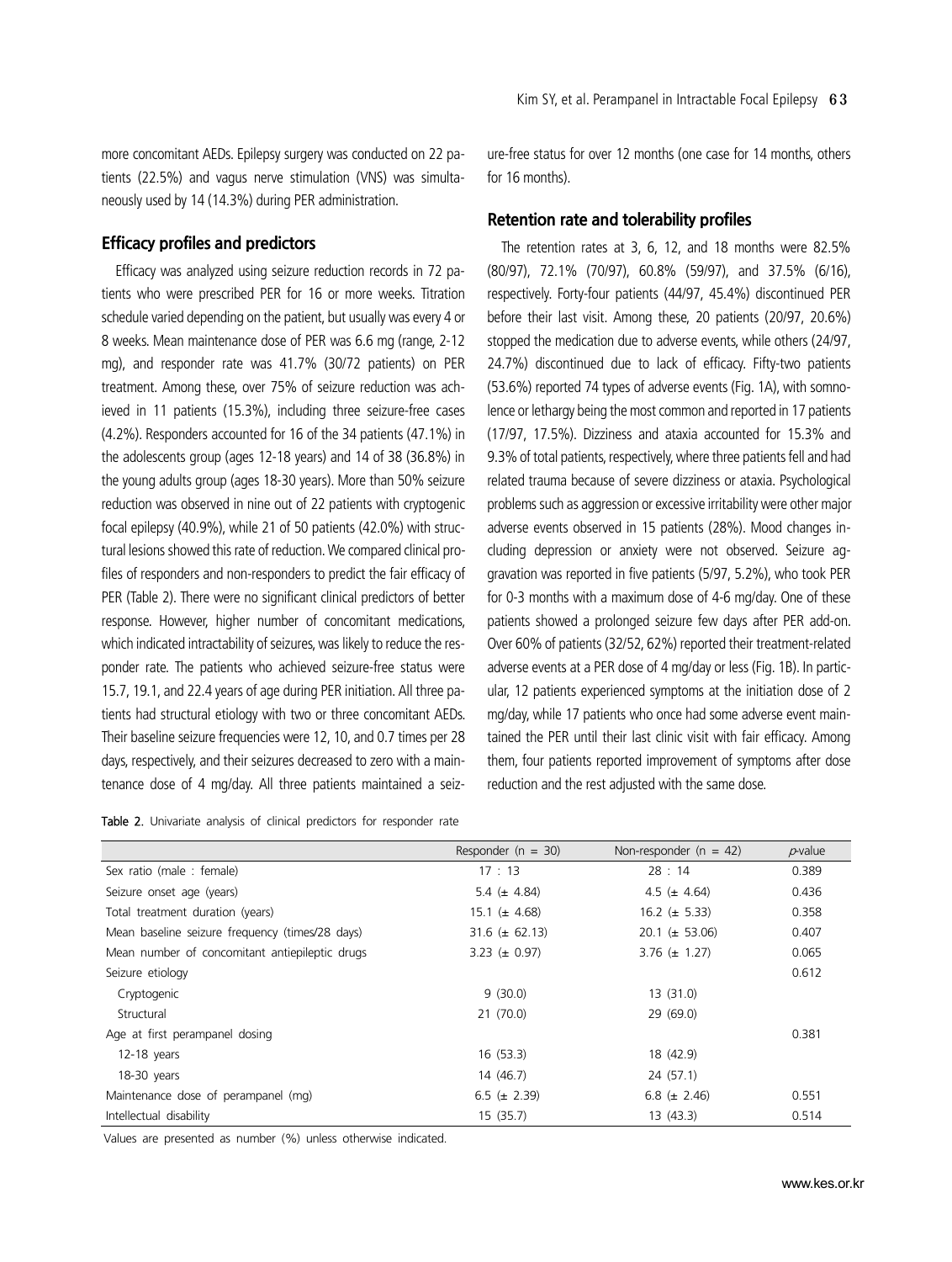

Figure 1. Profiles for adverse events that occurred during treatment with perampanel. (A) Detailed list and proportions for adverse events and (B) minimum dose of perampanel at which adverse events occurred.

## **Discussion**

Our cohort represented patients with severely intractable epilepsy. This has been a rare characteristic in other cohorts, particularly of adolescents.<sup>12,14</sup> About 50% of our patients were on four or more AEDs, and epilepsy surgery and VNS were performed in 22 (22.7%) and 14 patients (14.4%), respectively. Average seizure frequency during the baseline period was 26.3 per 28 days. Nevertheless, PER showed a fair level of efficacy with a responder rate of 41.7%. According to previous real world retrospective studies, responder rates ranged from 19% to 50% and our data showed relatively high responder rate.<sup>11,14,15</sup> Efficacy in the present cohort might be overestimated because 21 patients who discontinued PER within four months were excluded. Among these, however, 15 patients (71.4%) discontinued the medication due to treatment-related adverse events regardless of effectiveness, and six were prescribed 2 mg/day of PER until discontinuation. Therefore, any bias was most likely limited, and our data clearly supported the effectiveness of PER as an add-on therapy in patients with severely intractable focal seizures. As described in Table 2, neither intellectual disability nor age of PER initiation was associated with higher effectiveness. Other variables too did not show significant differences ( $p < 0.05$ ), but the large number of adverse events were likely to have association with lower efficacy ( $p < 0.1$ ). It represented intractability of seizures, which have been well known as an important factor for reducing the effectiveness of additive AED. Patients with four or more concomitant AEDs showed a 28.6% res-

ponder rate, and PER could be one treatment option in these patients. Further studies of PER efficacy in patients with detailed epilepsy syndrome, etiology, or other combined conditions are needed.

The proportion of adverse events and related medication withdrawal varies with studies, even for similar age groups.<sup>12-14,16</sup> In the present study, adverse events and related AED discontinuation accounted for 53.6% and 20% of the cohort, respectively, both of which were relatively high. We also recognize that many adverse events reported were during administration of a low dose. This was inconsistent with previously established relation between dose and side effects.<sup>9</sup> The average dose of PER during adverse events was 3.9 mg/day, despite the mean maximum dose of 6.9 mg/day in the present study. Twelve patients (12/52, 23%) reported adverse events at 2 mg/day dosage within few days of PER initiation. We can infer from this that a high burden of concomitant AEDs influenced these events, and clinically it is clear that careful observation is necessary from the initial use of PER in patients with multiple AEDs. Among such adverse events, psychiatric problems including aggression, irritability, anxiety, and mood instability have been noted from PER clinical trials. These appear to be more frequent among younger populations and among patients with prior psychiatric problems.<sup>16-18</sup> However, Snoeijen-Schouwenaars et al.<sup>19</sup> have insisted that pre-existing behavioral problems or polypharmacy are unassociated with high psychiatric adverse events. In our study, 15 patients (15.5%) showed aggression, irritability, or other behavioral problems at an average dose of 5.1 mg/day. Nine patients presented symptoms at a dose of 4 mg or less of PER. All except two patients finally